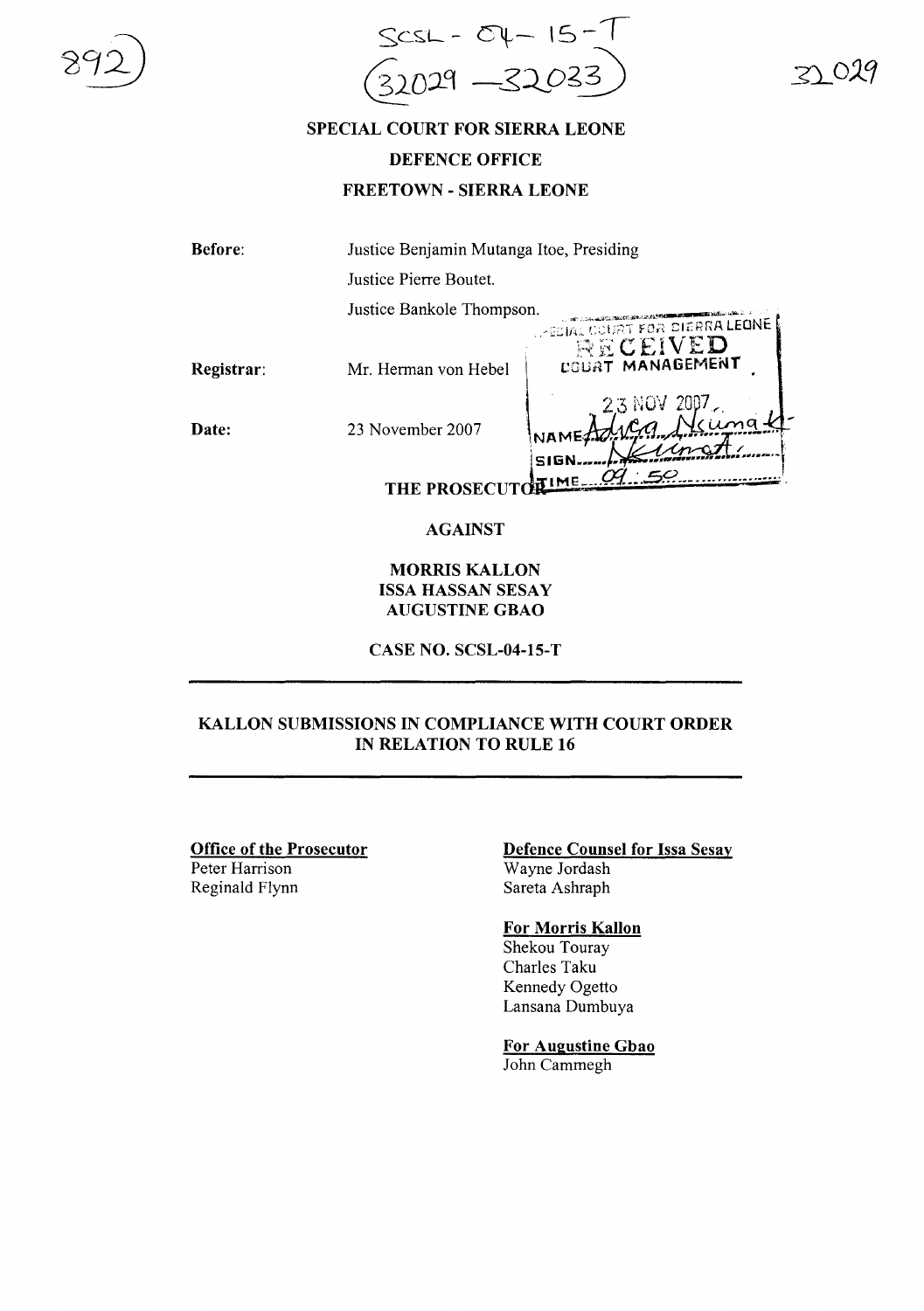- 1. The Defence for Morris Kallon hereby files it's submissions in compliance with the order of the Chamber, issued orally in court, on 22 November 2007, requesting the submissions of the parties regarding the continuance of the trial with a two-judge bench.
- 2. **In** the interests of an expeditious trial, the Kallon Defence would in principle support the option to continue the proceedings under Rule  $16(B)(i)$ .
- 3. However, it is noteworthy that continuation of trial proceedings with only two judges for a period other than a short duration seems peculiar only to the Special Court. **In** the eventuality that a Judge is, for any reason, unable to continue sitting in a "part-heard case" for a period which is "likely to be longer than of a short duration", the Rules of Procedure and Evidence of the ICTY and ICTR provide only for the replacement of that Judge and that the consent of the Accused be sought as to the continuance of the trial as opposed to the institution of a trial *de novo.* <sup>1</sup> Similarly, the ICC provides for alternate Judges apparently without the option of continuation of proceedings in the absence of one judge. $2$
- 4. Rule 16(B) of the Rules of Procedure and Evidence of the Special Court for Sierra Leone ("the Rules") provides, *inter alia:*

<sup>&</sup>lt;sup>1</sup> Rule 15*bis* of the Rules of the ICTY states, *inter alia*:

<sup>(</sup>C) "If a Judge is, for any reason, unable to continue sitting in a part-heard case for a period which is likely to be longer than of a short duration, the remaining Judges of the Chamber shall report to the President who may assign another Judge to the case and order either a rehearing or continuation of the proceedings form that point. However, after the opening statements provided for in Rule 84, or the beginning of the presentation of evidence pursuant to Rule 85, the continuation of the proceedings can only be ordered with the consent of all the accused, except as provided for in paragraphs  $(D)$  and  $(G)$ .

See also Rule *l5bis(C)* of the Rules of Procedure and Evidence of the ICTR which makes similar provision.

 $2$  Rule 39 of the Rules of the ICC states: "[w]here an alternate judge has been assigned by the Presidency to a Trial Chamber pursuant to article 74, paragraph I, he or she shall sit through all proceedings and deliberations of the case, but may not take any part therein and shall not exercise any function of the members of the Trial Chamber hearing the case, unless and until he or she is required to replace a member of the Trial Chamber if that member is unable to continue attending. Alternate judges shall be designated in accordance with a procedure preestablished by the Court."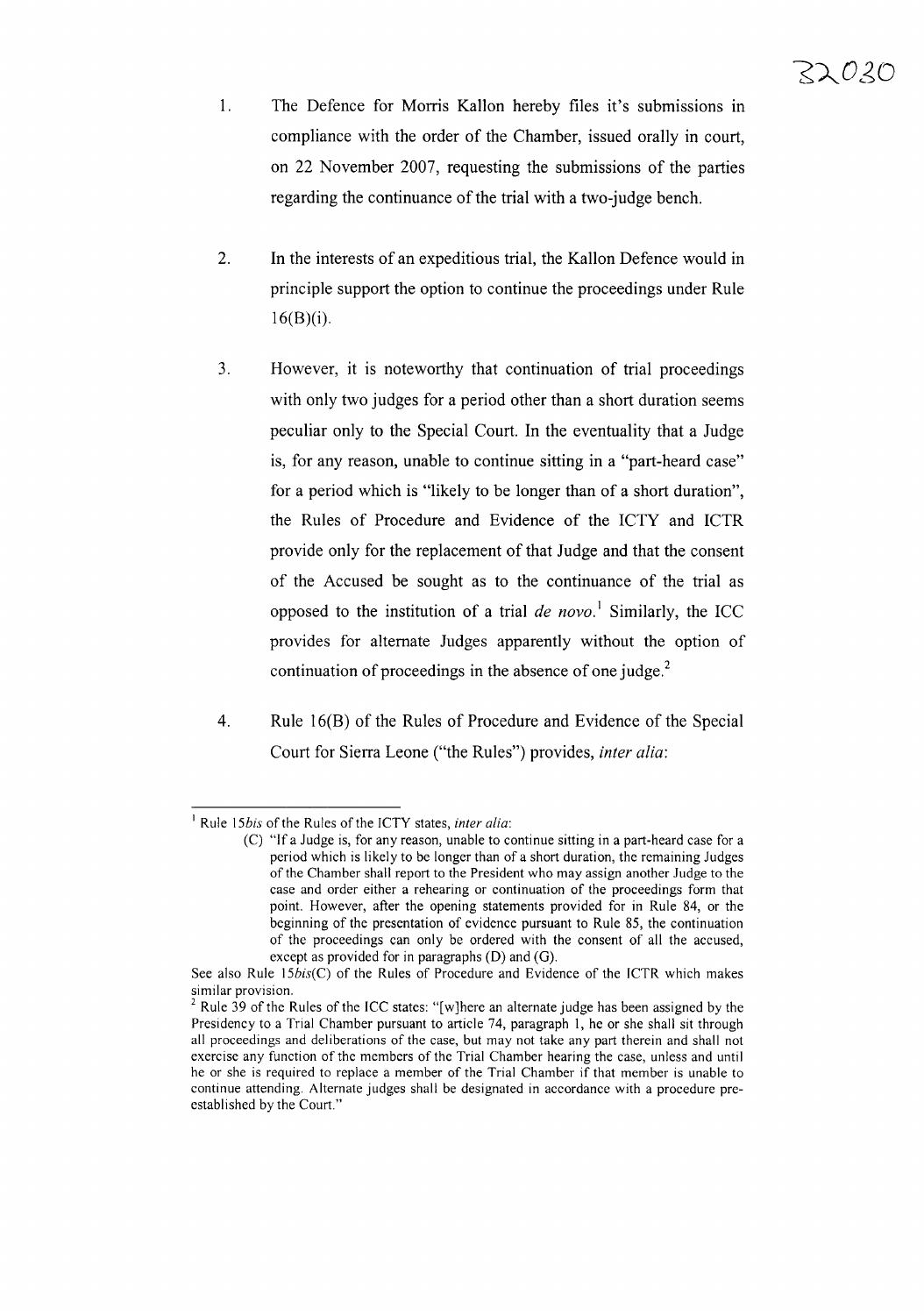- (B) If a Judge is, for any reason, unable to continue sitting in a proceeding, trial or appeal which has been partly heard for a period which is likely to be longer than five days, the President may designate an alternate Judge, as provided in Article  $12(4)$  of the Statute.
	- (i) If an alternate Judge is not available as provided in Article 12(4) of the Statute, and the remaining Judges are satisfied that it would not affect the decision either way, the remaining Judges may continue in the absence of that Judge
	- (ii) Where a trial or appeal proceeds in the absence of one Judge, in the event that the decision is split evenly a new proceeding, trial or appeal shall be ordered
- 5. Under subsection (i) above, the decision to either proceed or suspend the proceedings in the absence of one Judge is entirely a matter at the discretion of the remaining Judges. The parties do not seem to have a say on the question although the Rule does not seem to preclude submissions on the matter. $3$
- 6. The Defence interprets Rule  $16(B)(i)$  as meaning that the Chamber shall be satisfied that no prejudice shall be caused to the fair conduct of the trial and to the rights of the Accused at any time throughout the trial by reason of there being one judge absent.
- 7. The Rules of the Special Court present an approach more flexible in the furtherance of an expeditious trial in comparison with those found at the ICTR and ICTY. $4$  However, there would appear

 $3$  Contrast that to rules of the ICTR and ICTY whereby, under different circumstances, consent of the Accused is sought regarding the continuation of a trial after the commencement of which, a new judge has been appointed.

<sup>4</sup> See *Supra I.* Additionally, Rule *15bis:*

<sup>(</sup>D) "If, in the circumstances mentioned in the last sentence of paragraph (C), an accused withholds his consent, the remaining Judges may nonetheless decide whether or not to continue the proceedings before a Trial Chamber with a substitute Judge if, taking all the circumstances into account, they determine unanimously that doing so would serve the interests of justice. This decision is subject to appeal directly to a full bench of the Appeals Chamber by either party. If no appeal is taken directly from the decision to continue proceedings with a substitute Judge or the Appeals Chamber affirms that decision, the President shall assign to the existing bench a Judge, who, however, can join the bench only after he or she has certified that he or she has familiarised himself or herself with the record of the proceedings.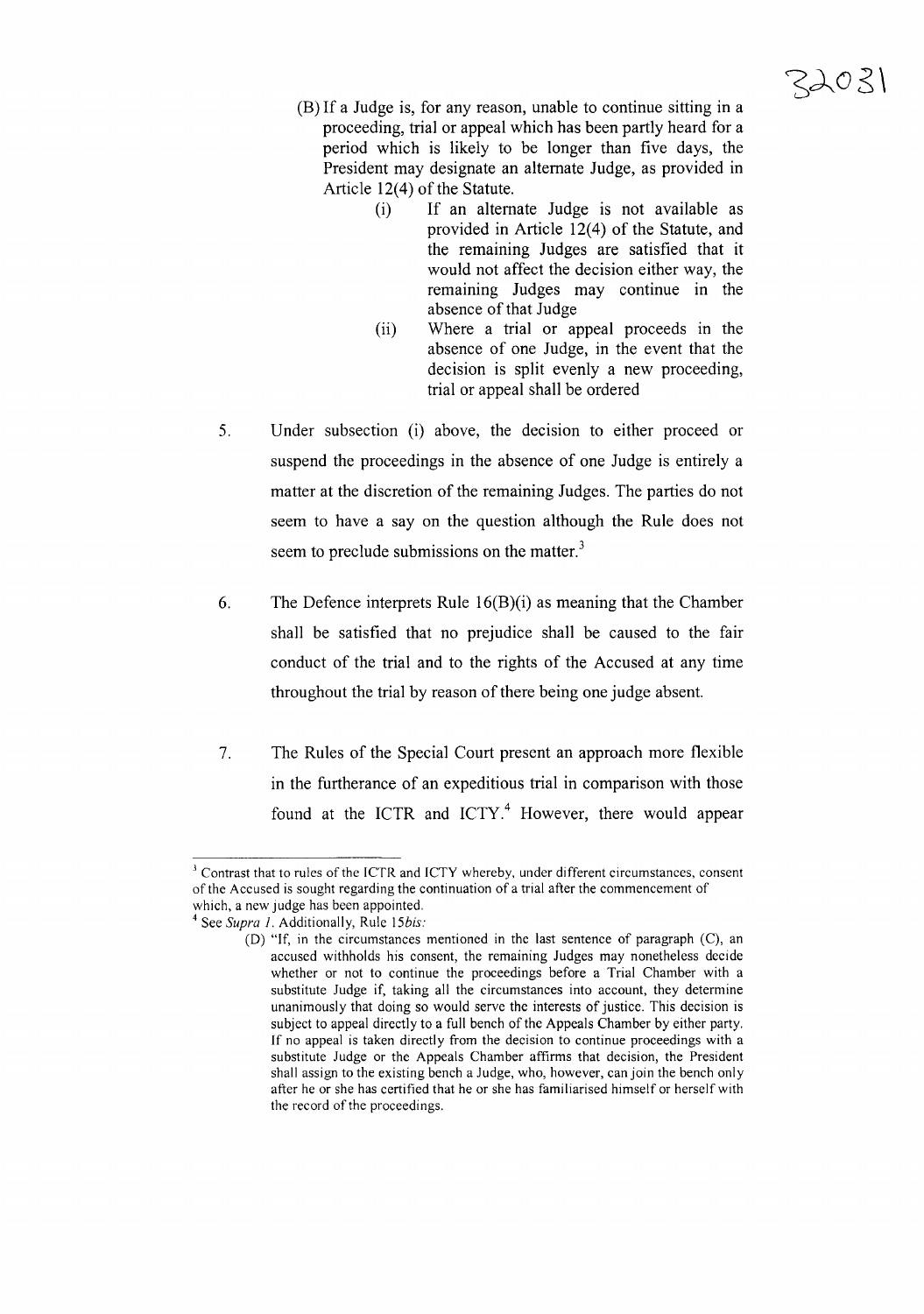

substantial difficulty in determining the factors to consider in establishing the absence of prejudice before deciding to proceed in the absence of one judge. Rule 16 does not provide any guidelines.

- 8. Moreover, while Rule 16 does provide a remedy in the event there is an even split in the final judgement, the position regarding a split in interlocutory decisions is far from clear. The reference to "a new proceeding" under Rule 16(B)(ii) does not seem to lend itself to any useful and/or logical interpretation in this regard. The Defence submits that there is a compelling need to clarify this by way if appropriate amendment to the Rules.
- 9. While the Defence would, therefore, support a continuation of the trial with the two judges in whom it has the utmost confidence, we would however leave the matter in the hands of the Chamber.
- 10. If the Chamber is satisfied, as would seem to be required by Rule 16, that there will be no prejudice occasioned by proceeding in the absence of a third Judge, then the Defence supports that decision. This of course does not mean that the Defence has waived the right to raise any issue during the proceedings which, in its view, undermine a fair trial.